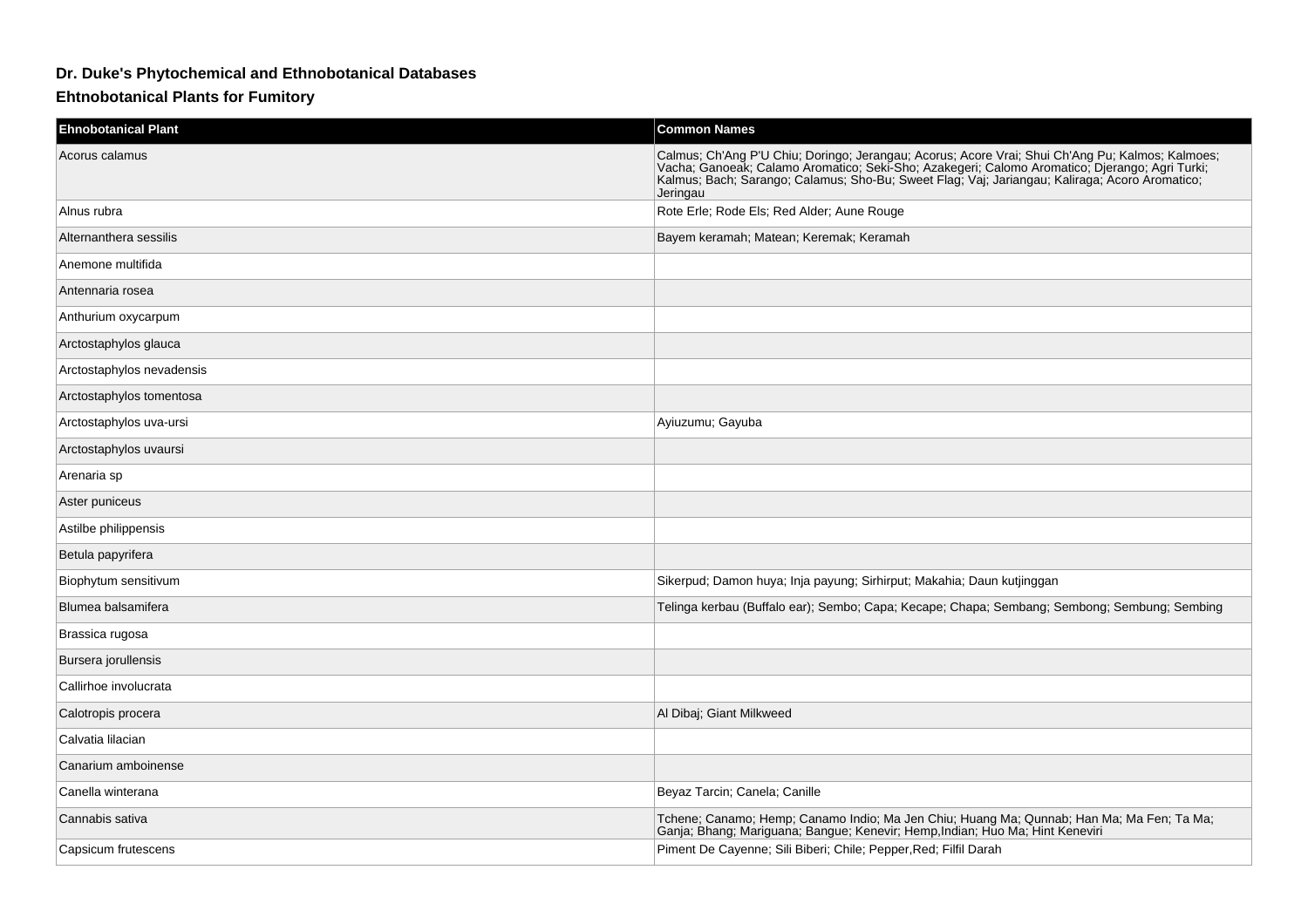| <b>Ehnobotanical Plant</b> | <b>Common Names</b>                                                                                                                                                                                                                                                                                                                                                                                |
|----------------------------|----------------------------------------------------------------------------------------------------------------------------------------------------------------------------------------------------------------------------------------------------------------------------------------------------------------------------------------------------------------------------------------------------|
| Carica papaya              | Papaya; Pawpaw; Papailler; Papaw; Lohong Si Phle; Pawpaw Tree; Wan Shou Kuo; Fan Kua; Lechoso;<br>Kuntaia: Chich Put: Kavunagaci: Papaye: Pepol: Kates: Gandul: Mu Kua: Kepaya: Tinti: Mapaza: Betik<br>petik; Katela gantung; Papayer                                                                                                                                                             |
| Cassia fistula             | Ch'Ang Kuo Tzu Shu; Nanban-Saikati; Chacara; Klober; Keyok; Baton Casse; Kachang kayu (Woody<br>bean), Sember Hiyari Agaci, Canafistula, Kallober, Klohur, Samyaka                                                                                                                                                                                                                                 |
| Catha edulis               | Chak                                                                                                                                                                                                                                                                                                                                                                                               |
| Cecropia peltata           | Grayumbe; Trompettier; Bois Trompette; Yagruma; Trumpet Tree; Trompette; Yagrumo; Bois Canon;<br>Grayumbo                                                                                                                                                                                                                                                                                          |
| Chaptalia nutans           | Taureau-Tigre; Pinga Negre; Tussilage; Pas D'Ane                                                                                                                                                                                                                                                                                                                                                   |
| Chimaphila umbellata       | Ground Ivy; Doldiges Wintergrun; Pipsissewa; Winterlieb; Skjaerm Vintergron; Spotted Wintergreen; Pyrole<br>En Ombelle; Prince'S Pine; Chimaphile                                                                                                                                                                                                                                                  |
| Cineraria aspera           |                                                                                                                                                                                                                                                                                                                                                                                                    |
| Clerodendrum indicum       | Sekar petak; Daun apiun                                                                                                                                                                                                                                                                                                                                                                            |
| Commiphora erythraea       |                                                                                                                                                                                                                                                                                                                                                                                                    |
| Coprosma australis         |                                                                                                                                                                                                                                                                                                                                                                                                    |
| Cornus nuttallii           |                                                                                                                                                                                                                                                                                                                                                                                                    |
| Cornus stolonifera         |                                                                                                                                                                                                                                                                                                                                                                                                    |
| Corylus avellana           | Leptokaryon; Avellano; Koyunfindigi                                                                                                                                                                                                                                                                                                                                                                |
| Crassula transvaalensis    |                                                                                                                                                                                                                                                                                                                                                                                                    |
| Crataegus oxyacantha       | Seiyo-Sanzasi; Alic                                                                                                                                                                                                                                                                                                                                                                                |
| Curcuma longa              | Ukon; Kondin; Temu kuning; Kunir bentis; Kunir; Rame; Koenjet; Temu kunyit; Tius; Renet; Goeratii;<br>Kakoenji; Kunyit; Oendre                                                                                                                                                                                                                                                                     |
| Cyperus fastigiatus        |                                                                                                                                                                                                                                                                                                                                                                                                    |
| Daphniphyllum humile       |                                                                                                                                                                                                                                                                                                                                                                                                    |
| Datura arborea             | Floripondio; Angel'S Trumpet                                                                                                                                                                                                                                                                                                                                                                       |
| Datura fastuosa            | Dhatoora; Safeer Al Soltan; Ketjoeboeng; Thorn Apple                                                                                                                                                                                                                                                                                                                                               |
| Datura inoxia              |                                                                                                                                                                                                                                                                                                                                                                                                    |
| Datura metel               | Kechubong; Ke-Tyosen-Asagao; Kidi Ganian; L.; Kechubong hitam; Kechubong puteh; Dhatoora;<br>Kachubang; Metel; Gawz Mathil; Tatula; Kuchubong                                                                                                                                                                                                                                                      |
| Datura meteloides          | Toloache; Amerika-Tyosen-Asagao; Nongue                                                                                                                                                                                                                                                                                                                                                            |
| Datura stramonium          | Jimson_Eed; Feng Ch'leh Erh; Tapate; Stinkblaren; Chamisco; Daturah; Nongue; Opium Tropical;<br>Jimsonweed; Fiquiero Do Inferno; Estramoni; Noce Del Diavolo; Concombre Zombie; Galurt; Estramonio;<br>Cornicopio; Doornappelkruid; Pomme Poison; Man T'O Lo; Cojon De Diablo; Cocombre Zombie; Chamico; Gemeiner Stechapfel; Pomme Epineuse; Stramoine; Jimson; Floribunda; Buenas Tardes; Nafeer |
| Dipteryx odorata           | Tonka                                                                                                                                                                                                                                                                                                                                                                                              |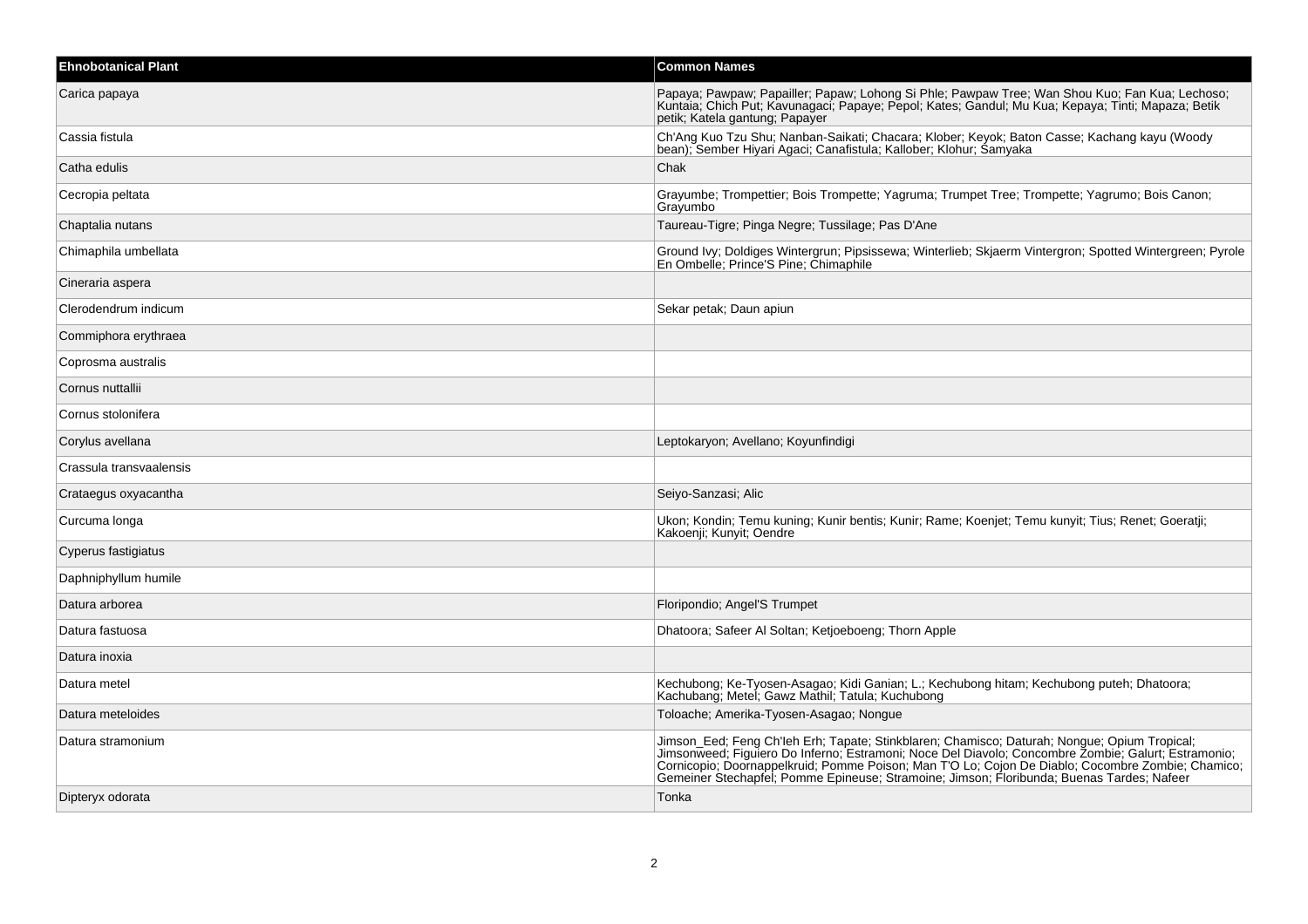| <b>Ehnobotanical Plant</b> | <b>Common Names</b>                                                                                                                      |
|----------------------------|------------------------------------------------------------------------------------------------------------------------------------------|
| Dorstenia contrayerba      |                                                                                                                                          |
| Elaeodendron glaucum       |                                                                                                                                          |
| Ephedra nevadensis         |                                                                                                                                          |
| Eriogonum sp               |                                                                                                                                          |
| Eupatorium hemipteropodum  |                                                                                                                                          |
| Euryops evansii            |                                                                                                                                          |
| Evolvulus alsinoides       |                                                                                                                                          |
| Ficus fistula              | Ara serapat; Kelompong bukit                                                                                                             |
| Ficus glomerata            | Ara; Lowa; Loh; Gular                                                                                                                    |
| Ficus quercifolia          | Kesinan; Ujah-ujahan                                                                                                                     |
| Garrya elliptica           |                                                                                                                                          |
| Gerbera viridifolia        |                                                                                                                                          |
| Gnidia gymnostachya        |                                                                                                                                          |
| Heinsia benguelensis       |                                                                                                                                          |
| Helichrysum caespititium   |                                                                                                                                          |
| Helichrysum dregeanum      |                                                                                                                                          |
| Hierochloe odorata         | Pai Mao Hsiang                                                                                                                           |
| Holarrhena antidysenterica | Vatsaka; Conessi Tree; Kalingaka; Kurchi                                                                                                 |
| Hyoscyamus albus           | White Henbane; Wit Bilzenkruid; Beleno Negro; Weisses Bilsenkraut; Jusquiame Blanche; Beleno Blanco; Banj; Hisquiamus; Meimendro Branco; |
| Hyoscyamus muticus         | Egyptisch Bilzenkruid; Kohibung; Agyptisches Bilsenkraut; Egyptian Henbane; Jusquiame D'Egypt                                            |
| Hyoscyamus niger           | Jusquiame; Henbane; Hiyosu; Banj Barry; Sukran; Henbane,Black; Giusguiamo; Black Henbane; Banotu;<br>Hunabra-So; Altercum                |
| Indigofera fastigiata      |                                                                                                                                          |
| Ipomoea crassipes          |                                                                                                                                          |
| Leonurus sibiricus         | T'Ui; Ch'Ung Wei; I Mu; Mehaziki; Yeh T'len Ma; Ginjean; Tebing agu                                                                      |
| Licuala pumila             |                                                                                                                                          |
| Licuala rumphii            |                                                                                                                                          |
| Ligusticum canbyi          |                                                                                                                                          |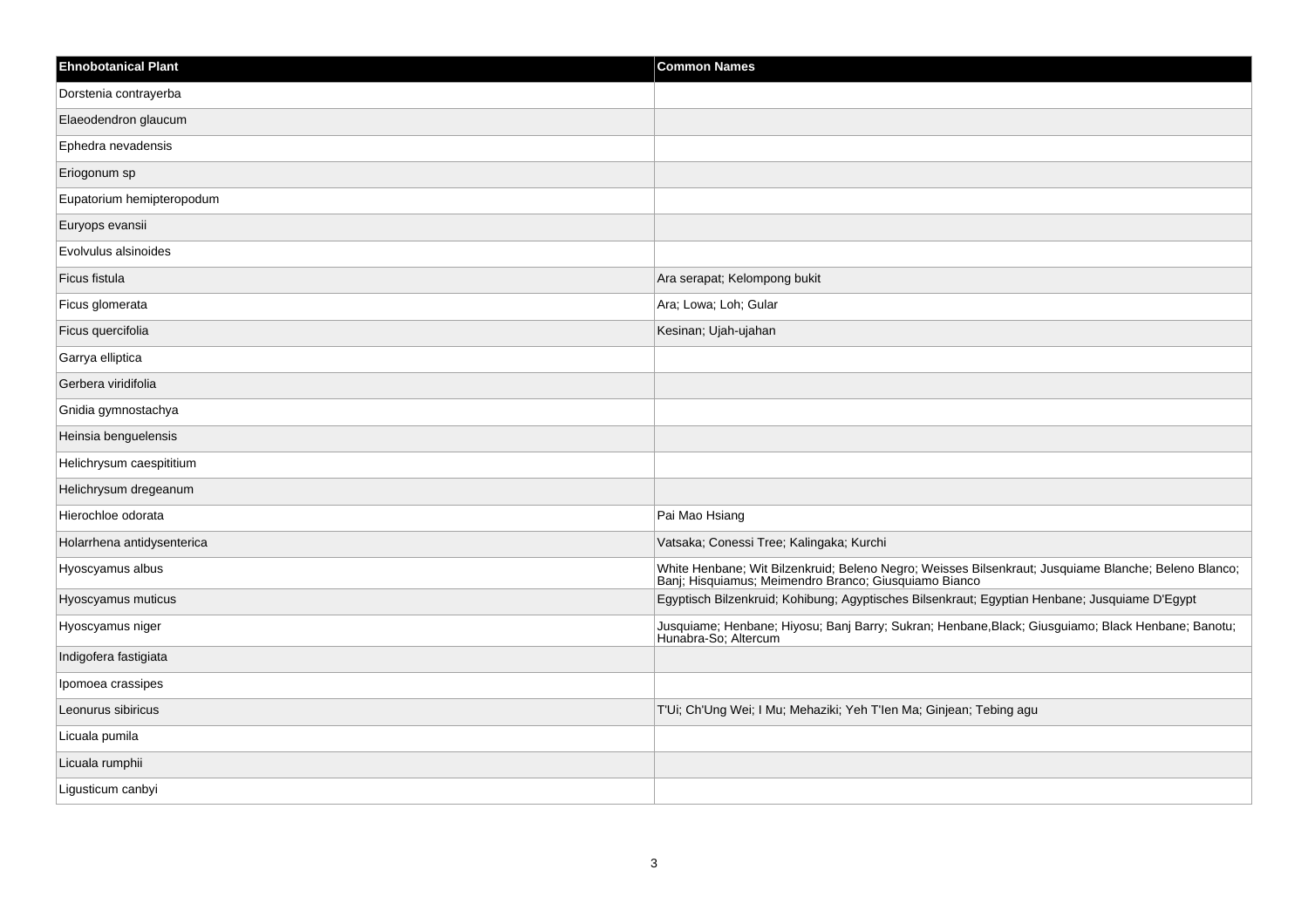| <b>Ehnobotanical Plant</b> | <b>Common Names</b>                                                                                                                                                              |
|----------------------------|----------------------------------------------------------------------------------------------------------------------------------------------------------------------------------|
| Lobelia excelsa            |                                                                                                                                                                                  |
| Lobelia inflata            | Lobelya; Frengiotu; Lobelia; Indian Tobacco                                                                                                                                      |
| Lobelia leschenaultiana    |                                                                                                                                                                                  |
| Loxogramme involuta        |                                                                                                                                                                                  |
| Lycium kraussii            |                                                                                                                                                                                  |
| Lycopodium clavatum        | Hikage-No-Kazura; Lycopode; Musco Clavato; Kurtpencesi; Licopodio                                                                                                                |
| Matthaea sancta            | Pisang-pisang; Cherum                                                                                                                                                            |
| Melilotus officinalis      | Hindigug; Kokulu Yonca; Nifal; Meliloto; Iklil El Malik; Mirliro; Yellow Sweetclover; Seiyo-Ebira-Hagi                                                                           |
| Mitragyna speciosa         | Ketum; Bia; Biak; Kutum                                                                                                                                                          |
| Mussaenda philippica       |                                                                                                                                                                                  |
| Myristica gragrans         |                                                                                                                                                                                  |
| Nepeta cataria             | Nepeta; Catnip; Yalanci Kediotu; Inu-Hakka(Tikuma-Hakka); Nebeda                                                                                                                 |
| Nicotiana alata            |                                                                                                                                                                                  |
| Nicotiana attenuata        |                                                                                                                                                                                  |
| Nicotiana quadrivalvis     | Nonchaw                                                                                                                                                                          |
| Nicotiana rustica          | Tobacco; Aztec Tobacco; Picietl                                                                                                                                                  |
| Nicotiana tabacum          | Tanigh; Tobacco; Tabac Mannoque; Tabigh; Yen Ken; Yen Ts'Ao; Yu Ts'Ao; Tabaco; Tan Pa Ku; Toubac;<br>Nicoziana; Tutun; Herbe A La Reine; Tabac; Jen Ts'Ao                        |
| Nicotiana trigonophylla    |                                                                                                                                                                                  |
| Nolletia ciliaris          |                                                                                                                                                                                  |
| Notholaena eckloniana      |                                                                                                                                                                                  |
| Oplopanax horridum         |                                                                                                                                                                                  |
| Osmorhiza occidentale      |                                                                                                                                                                                  |
| Osmorhiza occidentalis     | Sweetroot                                                                                                                                                                        |
| Palicourea chimo           |                                                                                                                                                                                  |
| Palisota hirsuta           |                                                                                                                                                                                  |
| Papaver somniferum         | Hashas; Kheshkhash Abu Al Noum; Ya P'len; Poppy,Opium; Opium Poppy; O Fang; Chandu; Madat;<br>Adormidera; O P'len; Gelinjik; Yu Mi; Adormidero; Tengkoh; O Fu Jung; Poppy; Opium |
| Phymatodes scolopendria    |                                                                                                                                                                                  |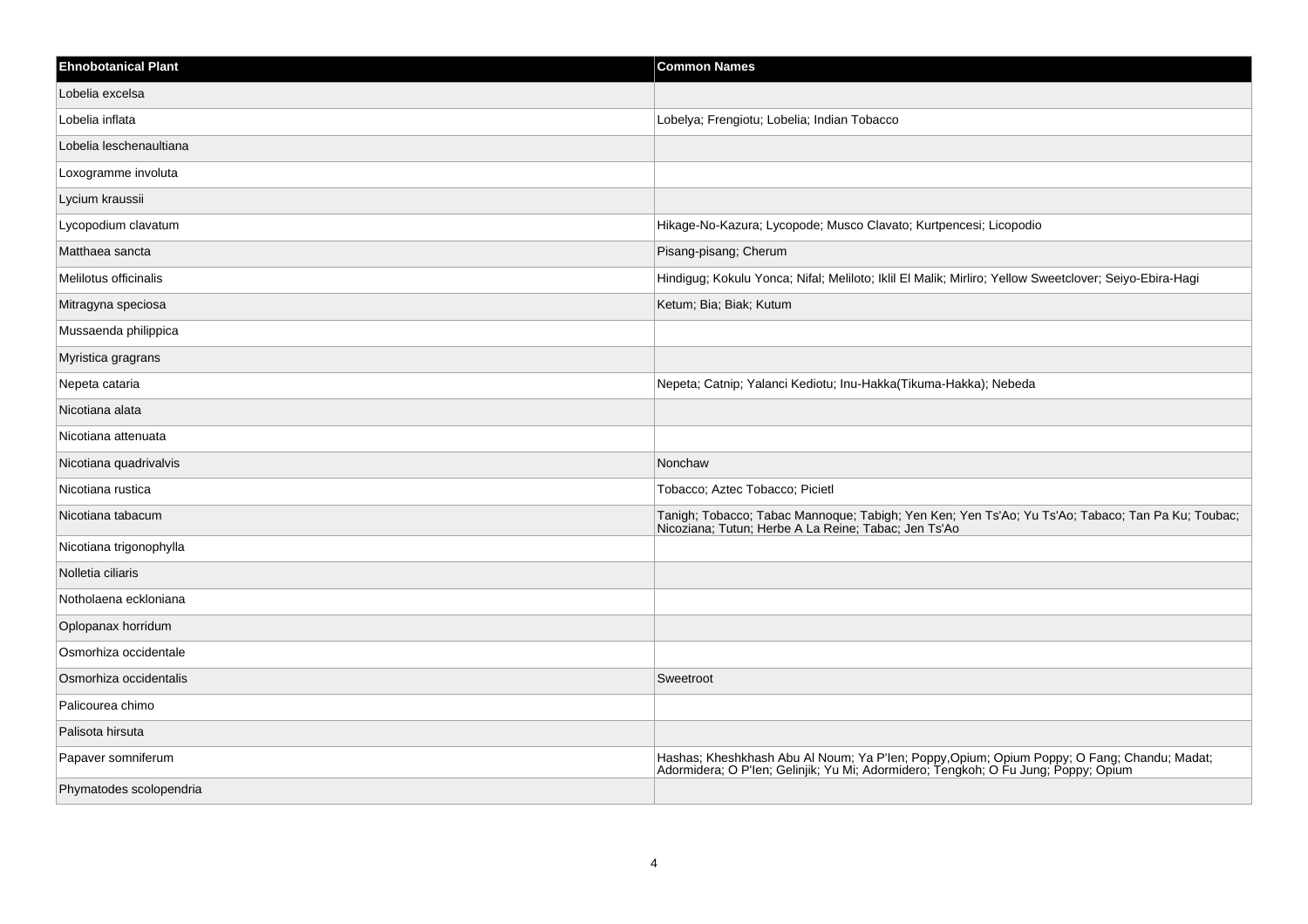| <b>Ehnobotanical Plant</b> | <b>Common Names</b>                                                                                                               |
|----------------------------|-----------------------------------------------------------------------------------------------------------------------------------|
| Pimenta dioica             | Nelkenpfeffer; Yenibahar; Pimenta; Allspice                                                                                       |
| Pimpinella anisum          | Anisun; Huei Hsiang; Anis; Raziyana; Jintan mantis; Anasur; Anisu; Anise; Huai Hsiang; Pa Yueh Chu;<br>Anason                     |
| Piper cubeba               | Chabai ekur; Temekus; Kemekus; Chabai berekur; Cubeb; Kubabe; Lada ekur; Temoekoes                                                |
| Polygonum sp               | Ch'Ing Liao; Liao; Hsiang Liao; Liao Chiu; Ch'Ih Liao                                                                             |
| Populus sp                 |                                                                                                                                   |
| Pothos scandens            | Juloh-juloh; Seginting                                                                                                            |
| Protium heptaphyllum       | Charpachi                                                                                                                         |
| Prunus mahaleb             | Idris; Mahaleb Kerezi; Mahleb; Mahlab; Mahaleb Cherry                                                                             |
| Prunus persica             | Seftali Agaci; Khokh; Pesco; Momo; Peach; Tao Ren; Melocotonero; Sheftali; T'Ao P'l Chiu; Pecher                                  |
| Prunus virginiana          |                                                                                                                                   |
| Pterospermum acerifolium   |                                                                                                                                   |
| Pterospermum xylocarpum    |                                                                                                                                   |
| Quercus marilandica        |                                                                                                                                   |
| Rheum nobile               |                                                                                                                                   |
| Rheum officinale           | Da Huang; Cin Ravendi; Chiang Chun; Kelembak; Medicinel Rhubarb; Huang Liang; Ta Huang                                            |
| Rhizophora mangle          | Manglier Chandelle; K'Ao Hua; Ch'leh Ting; Manglier Rouge; Red Mangrove; Mangle Rojo; Mangrove;<br>Mangle Colorado; Manglier Noir |
| Rhus divaricata            |                                                                                                                                   |
| Rhus glabra                | Ciplak Sumak Agaci; Smooth Sumach; White Shoemake; Upland Sumach                                                                  |
| Rhus parviflora            |                                                                                                                                   |
| Rhus sempervirens          | Evergreen Sumach                                                                                                                  |
| Rhus trilobata             | Squawberry; Lemonade Sumach                                                                                                       |
| Rhus typhina               | Smack; Staghorn Sumach; Shumach; Sumac                                                                                            |
| Rhus virens                | Capulin                                                                                                                           |
| Rosa sp                    | Rose; Rosa                                                                                                                        |
| Rosmarinus officinalis     | Biberiye; Romarin; Rosemary; Anthos; Romero; Mannen-Ro; Romero Comun                                                              |
| Salix sp                   | Osier; Willow                                                                                                                     |
| Salvia officinalis         | Sarubia; Sage; Salvia; Tibbi Adacayi                                                                                              |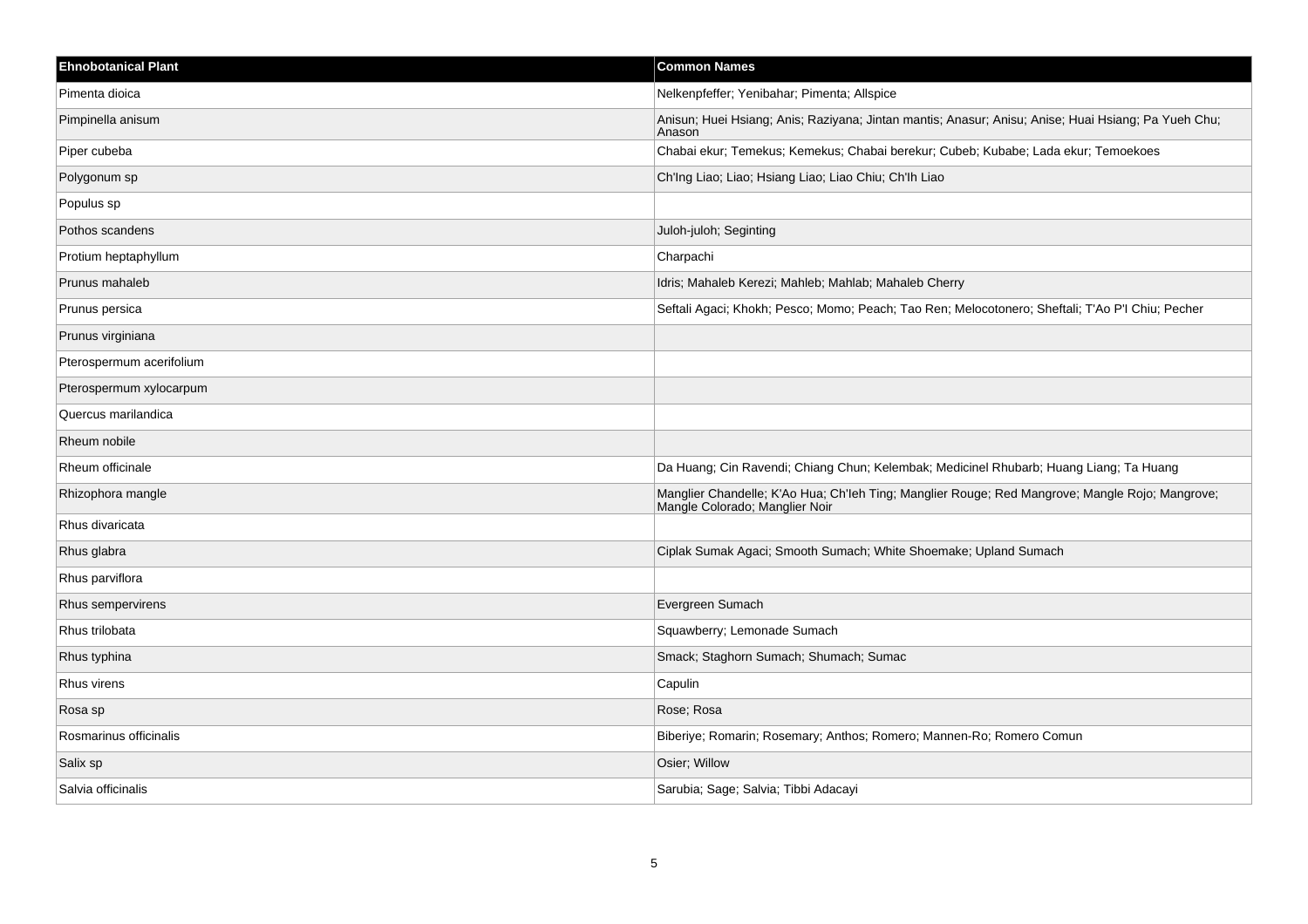| <b>Ehnobotanical Plant</b> | <b>Common Names</b>                                                                                                              |
|----------------------------|----------------------------------------------------------------------------------------------------------------------------------|
| Sauropus quadrangularis    | Surasaruni                                                                                                                       |
| Saussurea lappa            | Quang Mu Xiang; Kushta; Patchak; Mu Xiang; Kust; Costus                                                                          |
| Scaevola frutescens        | Wudulan; Ambong-ambong (Knapsacks); Embun-embun; Dudulan; Akar-pahit (Bitter vine)                                               |
| Scolopendrium vulgare      | Hart'S Tongue                                                                                                                    |
| Selaginella caffrorum      |                                                                                                                                  |
| Senecio rhyncholaenus      |                                                                                                                                  |
| Senecio tanacetoides       |                                                                                                                                  |
| Solanum inaequilaterale    |                                                                                                                                  |
| Solanum torvum             | Terong pipit puteh (Wht sparro; Soushumber; Tabacon; Z'Amorette; Poka; Berenjena Cimarrona                                       |
| Spathiphyllum candicans    |                                                                                                                                  |
| Spathiphyllum cannifolium  |                                                                                                                                  |
| Streblus asper             | Serut; Peleh                                                                                                                     |
| Streblus taxoides          | Sepuchat; Pokok temang                                                                                                           |
| Stylosanthes fruticosa     |                                                                                                                                  |
| Syzygium aromaticum        | Ting Tzu Hsiang; Ting Hsiang; Girofle; Cloves; Mu Ting Hsiang; Chi She Hsiang; Karanfil; Clove                                   |
| Tagetes lucida             | Tzitziqui; Sweet Marigold                                                                                                        |
| Tarchonanthus camphoratus  | <b>Hottentot Tobacco</b>                                                                                                         |
| Taxus brevifolia           |                                                                                                                                  |
| Tephrosia hamiltonii       |                                                                                                                                  |
| Terminalia chebula         | Abhaya; Ho Li Le; Mirobalan; Myrobalan; Indian Myrobalan                                                                         |
| Terminalia travancorensis  |                                                                                                                                  |
| Thalictrum fendleri        |                                                                                                                                  |
| Tilia cordata              | Ihlamur Agaci; Small-Leaved Linden; Tiyou                                                                                        |
| Tournefortia argentea      | Velveterinaryleaf                                                                                                                |
| Trichomanes javanicum      |                                                                                                                                  |
| Trilisa odoratissima       | Amerikanische Hirschzunge; Deer'S Tongue; Vanilla Leaf; American Deertongue; Amerikaanse Hertentong;<br>Langue De Cerf Americain |
| Tussilago farfara          | K'Uan Tung; Coltsfoot; To Wu; Tusilago; Huki-Tanpopo; Oksurukotu; Farfara                                                        |